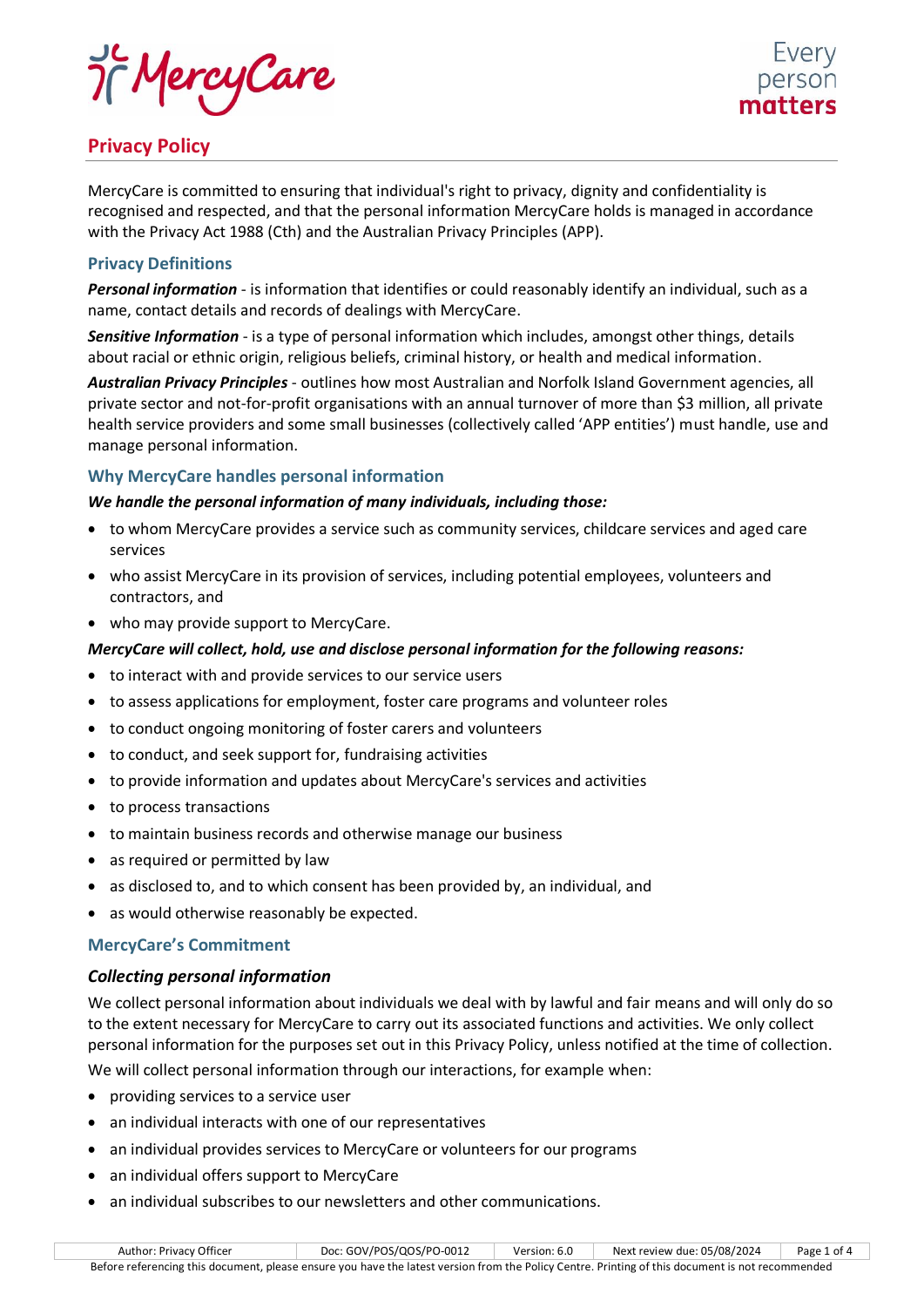97 MercyCare

In some circumstances, MercyCare may need to collect personal information from third parties, such as government departments, organisations that have provided a referral, other community service providers and other people and organisations that are involved with MercyCare.

# *Using and disclosing personal information*

MercyCare will only use and disclose personal information for a purpose outlined in this Privacy Policy, except as otherwise communicated at the time the information is collected.

MercyCare may disclose personal information to others who assist us to provide our products and services, for example:

- service providers, including insurers, financial institutions, mailing houses, debt collection agencies, etc.
- related companies and other business partners
- professional advisers, including lawyers, accountants and auditors
- government, regulatory and law enforcement authorities
- service user representatives, or any person who is responsible for a service user, such as a guardian or caregiver.

MercyCare does not disclose personal information outside Australia.

MercyCare may use personal information to provide individuals with information and updates about our services, including via email, SMS, post, or by telephone. If you no longer wish to receive these types of communications from MercyCare, please contact us on (08) 9442 3444 or email [corporate@mercycare.com.au](mailto:corporate@mercycare.com.au)

#### *Security*

MercyCare holds personal information in both paper-based and electronic files. Electronic information is either stored on secure servers that are located on MercyCare premises or stored remotely on cloud servers protected by encryption protocols.

MercyCare seeks to ensure all personal information it holds is protected from misuse, interference, loss, unauthorised access, modification or disclosure. All MercyCare employees, volunteers and contractors who have access to MercyCare records are obliged to treat personal information confidentially.

# *Accessing and correcting personal information*

Individuals who wish to request access to the current or historical personal information MercyCare holds about them, please contact MercyCare's Quality and Organisational Services Team:

Phone: (08) 9442 3444

Email: [recordinfo@mercycare.com.au](mailto:recordinfo@mercycare.com.au)

Where access cannot be given immediately, MercyCare aims to respond to requests for access within 30 days. If access is refused, a written notice stating the reasons for refusal will be provided. MercyCare may seek to recover reasonable costs incurred for providing access to personal information.

MercyCare endeavors to ensure the personal information collected, held, used and disclosed is accurate, complete, relevant, current and not misleading. If an individual believes the personal information MercyCare holds on them requires correction, they can contact MercyCare on the details provided above. MercyCare is not obliged to correct personal information if it does not agree that it requires correction and may refuse to do so. If a correction request is refused, a written notice stating the reasons for refusal will be provided.

#### **MercyCare Evaluation and Improvement**

# *Updates to this Privacy Policy*

MercyCare may change this Privacy Policy to ensure compliance with the Privacy Act 1988 (Cth). When changes are made, the updated Privacy Policy will be posted on our website at <https://www.mercycare.com.au/privacy>